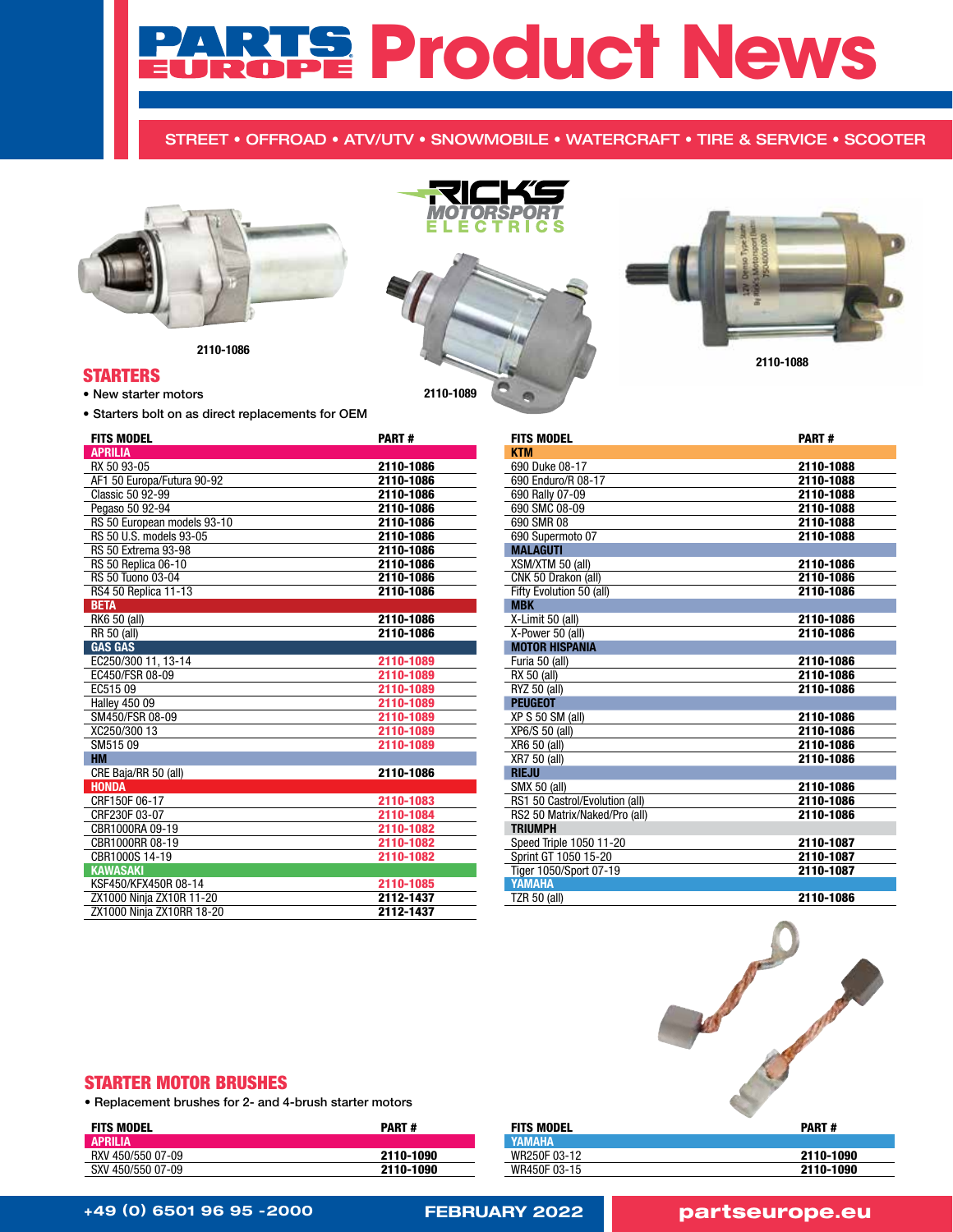# ATV AND UTV PLOW BOTTOM MOUNTS

- 
- Quick-connect mounting hardware allows easy hookup and fast removal
- ATV/UTV plow bottom-mount kits include all necessary hardware to attach universal push tube and plow to your ATV/UTV

### WHAT TO ORDER

- 1. A Moose plow blade (regular or County)
- 2. A universal push tube
- 3. A bottom mount specific to your ATV/UTV

BOTTOM

4. A blade lift system

| <b>ARCTIC CAT</b>           |                                                                                                                                                                               |
|-----------------------------|-------------------------------------------------------------------------------------------------------------------------------------------------------------------------------|
| Alterra 600 22<br>4501-0939 | Use w/ standard push tube PART<br>#4501-0761 (std.) or 4501-0759 (for<br>use with hand lift). Lift options are<br>hand lift PART #4501-0760 or winch<br>mount PART #4501-0309 |

# SPRAGUE CARRIERS AND ARMATURE PLATES FOR POLARIS

- Replaces the cheap stock plastic carrier or armature plates
- Incredibly strong 6061 billet aluminum
- Sprague carrier works with the OEM rollers and armature plate
- Includes the spring clips
- Available for most 2004-newer Polaris ATV/UTV models

| <b>FITS MODEL</b>                                                                  | <b>DESCRIPTION</b> | <b>PART#</b> |
|------------------------------------------------------------------------------------|--------------------|--------------|
| ACE 325 14-16                                                                      | Armature plate     | 1205-0414    |
| ACE 500 17-19                                                                      | Armature plate     | 1205-0415    |
| ACE 570 (fits 16 models only using the<br>20 roller cage) 15-16                    | Armature plate     | 1205-0414    |
| ACE 570 16-19                                                                      | Armature plate     | 1205-0415    |
| ACE 900 16-19                                                                      | Armature plate     | 1205-0415    |
| ATP 330 04-05                                                                      | Armature plate     | 1205-0413    |
| ATP 500 04-05                                                                      | Armature plate     | 1205-0413    |
| <b>General 1000 16</b>                                                             | Armature plate     | 1205-0415    |
| General 1000 17-21                                                                 | Armature plate     | 1205-0415    |
| Magnum 330 04-06                                                                   | Armature plate     | 1205-0413    |
| Ranger 400 10-14                                                                   | Armature plate     | 1205-0414    |
| Ranger 500 04-08                                                                   | Armature plate     | 1205-0413    |
| Ranger 500 09-13                                                                   | Armature plate     | 1205-0414    |
| Ranger 500 17-21                                                                   | Armature plate     | 1205-0415    |
| Ranger 570 (Fullsize only) 14-15                                                   | Armature plate     | 1205-0414    |
| Ranger 570 (All. except<br>15 model is Midsize Only) 15-21                         | Armature plate     | 1205-0415    |
| Ranger 700 (2009 is Crew and<br>6x6 Only) 05-09                                    | Armature plate     | 1205-0413    |
| Ranger 700 (XP Model Only) 09                                                      | Armature plate     | 1205-0414    |
| Ranger 800 10-14                                                                   | Armature plate     | 1205-0414    |
| Ranger 900 XP (All Models) 13-15                                                   | Armature plate     | 1205-0414    |
| Ranger 900 XP (Only Models with Differential<br>Part Number 1333285) 16            | Armature plate     | 1205-0414    |
| Ranger 900 XP (Only Models with Differential<br>part number 1333394 or 1333491) 16 | Armature plate     | 1205-0415    |
| Ranger 900 XP (All Models) 17-19                                                   | Armature plate     | 1205-0415    |
| Ranger 1000 Diesel 15-18                                                           | Armature plate     | 1205-0415    |
| Ranger 1000 XP<br>(All Models Except High Lifter) 17-21                            | Armature plate     | 1205-0415    |
| Ranger 1000 XP High Lifter 17-21                                                   | Armature plate     | 1205-0415    |
| Ranger ETX 15-16                                                                   | Armature plate     | 1205-0415    |
| RZR 570 12-14                                                                      | Armature plate     | 1205-0414    |
| RZR 570 15-21                                                                      | Armature plate     | 1205-0415    |
| RZR 800 08-14                                                                      | Armature plate     | 1205-0414    |
| RZR 900 (All Except 15-16 RZR-4 900) 11-16                                         | Armature plate     | 1205-0414    |
| RZR 900 (2 Seater Models Only) 17-20                                               | Armature plate     | 1205-0415    |
| RZR-4 900 (2017 models manufactured up to<br>11/1/2016) 15-17                      | Armature plate     | 1205-0415    |
| RZR-4 900 (2017 models manufactured after<br>11/1/2016) 17-18                      | Armature plate     | 1205-0415    |

| г         |  |                                                                                      |
|-----------|--|--------------------------------------------------------------------------------------|
| 4501-0940 |  | $\circ\,{\circ\,}^{\circ\circ\,0}_{\circ\,0}\circ$<br>$\frac{0}{0}$<br>$\frac{0}{0}$ |

2

| <b>FITS MODEL</b>         | <b>BOTTOM</b><br><b>MOUNT PART#</b> | <b>DESCRIPTION</b>                                                    |
|---------------------------|-------------------------------------|-----------------------------------------------------------------------|
| <b>HONDA</b>              |                                     |                                                                       |
| Talon 21                  | 4501-0940                           | Use with push tube PART #4501-0761<br>and winch mount PART #4505-0766 |
| <b>POLARIS</b>            |                                     |                                                                       |
| General 1000<br>Deluxe 21 | 4501-0938                           | Use with push tube PART #4501-0761<br>and winch mount PART #4505-0699 |



| <b>FITS MODEL</b>                                                                           | <b>DESCRIPTION</b> | <b>PART#</b> |
|---------------------------------------------------------------------------------------------|--------------------|--------------|
| RZR 1000 XP (Only Models with Differential<br>Part # 1333112 or 1333791) 14-17              | Armature plate     | 1205-0415    |
| RZR 1000 XP (Models using differential #<br>1333344, 1333597, 1333538,<br>or 1333687) 15-17 | Armature plate     | 1205-0415    |
| RZR 1000 XP 18-21                                                                           | Armature plate     | 1205-0415    |
| RZR-4 1000 16-21                                                                            | Armature plate     | 1205-0415    |
| RZR-S 1000 (2017 models manufactured up<br>to 11/01/2016) 16-17                             | Armature plate     | 1205-0415    |
| RZR-S 1000 (2017 models manufactured<br>after 11/01/2016) 17-21                             | Armature plate     | 1205-0415    |
| RZR Turbo (All models except Turbo S) 17-21                                                 | Armature plate     | 1205-0415    |
| RZR Turbo S 18-22                                                                           | Sprague carrier    | 1205-0416    |
| <b>RZR RS1 18-21</b>                                                                        | Spraque carrier    | 1205-0416    |
| <b>RZR Pro-XP 20-22</b>                                                                     | Spraque carrier    | 1205-0416    |
| Scrambler 500 10-12                                                                         | Armature plate     | 1205-0414    |
| Scrambler 850 13-14                                                                         | Armature plate     | 1205-0414    |
| Scrambler 850 15-21                                                                         | Armature plate     | 1205-0415    |
| Scrambler 1000 14                                                                           | Armature plate     | 1205-0414    |
| Scrambler 1000 15-21                                                                        | Armature plate     | 1205-0415    |
| Sportsman 400 04-05                                                                         | Armature plate     | 1205-0413    |
| Sportsman 400 HO 10-14                                                                      | Armature plate     | 1205-0414    |
| Sportsman 450 06                                                                            | Armature plate     | 1205-0413    |
| Sportsman 450 07                                                                            | Armature plate     | 1205-0414    |
| Sportsman 450 16-21                                                                         | Armature plate     | 1205-0415    |
| Sportsman 500 04-06                                                                         | Armature plate     | 1205-0413    |
| Sportsman 500 07-13                                                                         | Armature plate     | 1205-0414    |
| Sportsman 550 XP 09-14                                                                      | Armature plate     | 1205-0414    |
| Sportsman 570 14                                                                            | Armature plate     | 1205-0414    |
| Sportsman 570 15-21                                                                         | Armature plate     | 1205-0415    |
| Sportsman 600 03-05                                                                         | Armature plate     | 1205-0413    |
| Sportsman 700 02-06                                                                         | Armature plate     | 1205-0413    |
| Sportsman 700 07                                                                            | Armature plate     | 1205-0414    |
| Sportsman 800 05-06                                                                         | Armature plate     | 1205-0413    |
| Sportsman 800 07-14                                                                         | Armature plate     | 1205-0414    |
| Sportsman 850 XP 09-14                                                                      | Armature plate     | 1205-0414    |
| Sportsman 850 15-21                                                                         | Armature plate     | 1205-0415    |
| Sportsman 1000 15-19                                                                        | Armature plate     | 1205-0415    |
| Sportsman ETX 15                                                                            | Armature plate     | 1205-0415    |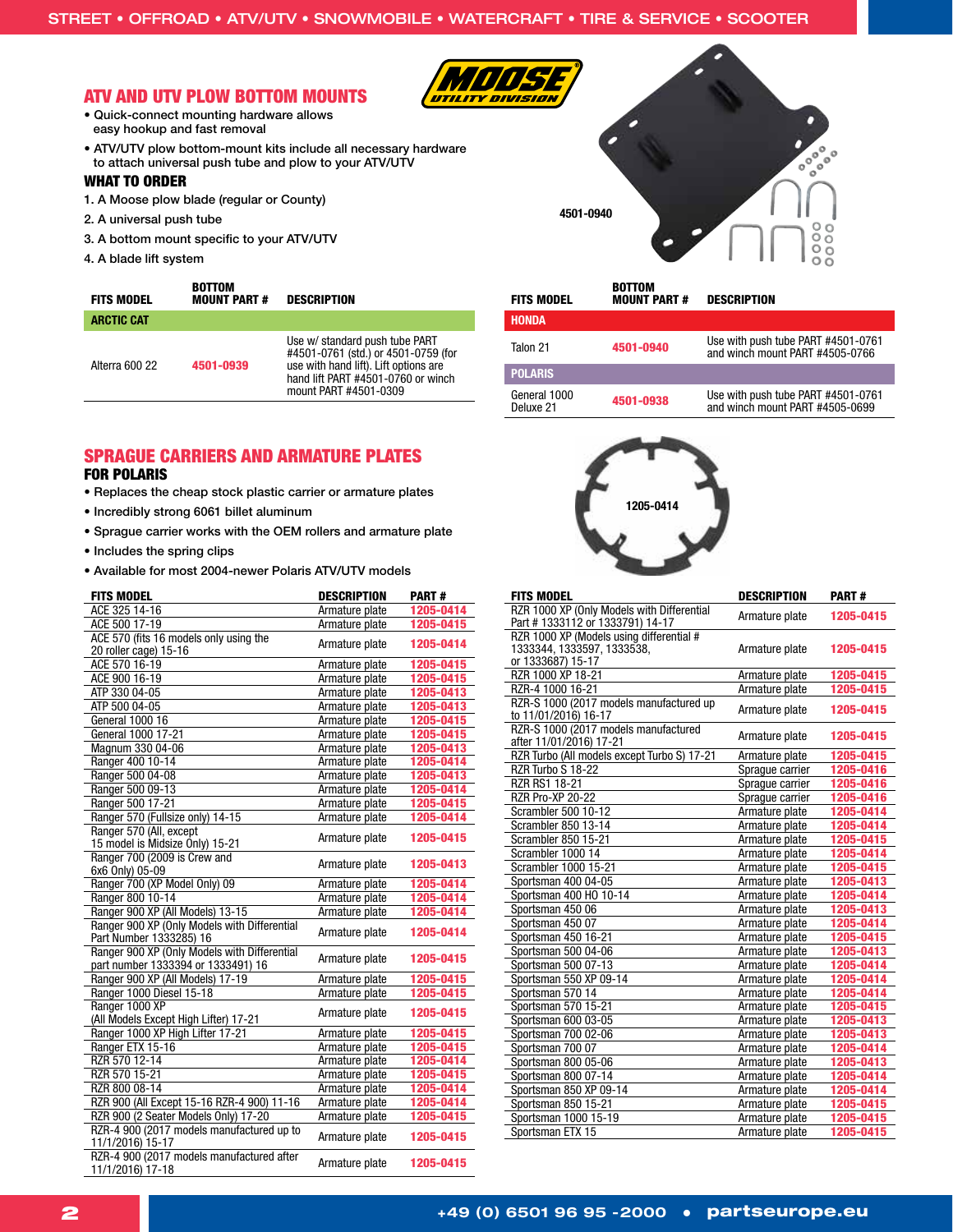

1132-1611

UTILITY DIVISION



# CLUTCH COVER GASKETS, SCREWS AND PLUGS

• OE or better quality

| <b>FITS MODEL</b>                           | GASKET<br><b>PART#</b> | <b>SCREWS</b><br><b>PART#</b> | DRAIN<br>PLUG<br><b>PART#</b> |
|---------------------------------------------|------------------------|-------------------------------|-------------------------------|
| <b>CAN-AM</b>                               |                        |                               |                               |
| Maverick X3 Turbo<br>(All Options) 17-20    | 0935-1194              |                               |                               |
| <b>POLARIS</b>                              |                        |                               |                               |
| 250 (Including 6x6) 93                      | 0935-1188              | 1132-1617                     |                               |
| 300 (Including 6x6) 94-95                   | 0935-1188              | 1132-1617                     | ۰                             |
| 350L (Including 6x6) 93                     | 0935-1188              | 1132-1617                     | ۰                             |
| 400L (Including 6x6) 94-96                  | 0935-1188              | 1132-1617                     | ۰                             |
| ACE 325 14-16                               | 0935-1189              | 1132-1616                     | 1132-1611                     |
| ACE 500 17-19                               | 0935-1189              | 1132-1616                     | 1132-1611                     |
| ACE 570 15-19                               | 0935-1189              | 1132-1616                     | 1132-1611                     |
| ACE 900 16-19                               | 0935-1189              | 1132-1616                     | 1132-1611                     |
| ATP 330 04-05                               | 0935-1188              | 1132-1615                     | 1132-1611                     |
| ATP 500 04-05                               | 0935-1188              | 1132-1615                     | 1132-1611                     |
| <b>Big Boss 89-92</b>                       | 0935-1188              | 1132-1617                     | -                             |
| Big Boss 500 98-99                          | 0935-1188              | 1132-1614                     |                               |
| Diesel 99-01                                | 0935-1188              | 1132-1615                     | ٠                             |
| General 1000 16-21                          | 0935-1189              | 1132-1613                     | 1132-1611                     |
| Hawkeye 400 11-14                           | 0935-1188              | 1132-1615                     | 1132-1611                     |
| Hawkeye 325 15                              | 0935-1188              | 1132-1616                     | 1132-1611                     |
| Magnum 325 00-02                            | 0935-1188              | 1132-1615                     | -                             |
| Magnum 330 03-06<br>Magnum 425 96-98        | 0935-1188<br>0935-1188 | 1132-1615<br>1132-1614        | 1132-1611                     |
| Magnum 500 99-01                            | 0935-1188              | 1132-1614                     |                               |
| <b>Magnum 500 02</b>                        | 0935-1188              | 1132-1615                     | 1132-1611                     |
| Ranger Series 10/11                         | 0935-1188              | 1132-1615                     | -                             |
| Ranger 400 10-14                            | 0935-1188              | 1132-1615                     | 1132-1611                     |
| Ranger 500 04-09                            | 0935-1188              | 1132-1615                     | $\blacksquare$                |
| Ranger 500 10-13                            | 0935-1188              | 1132-1615                     | 1132-1611                     |
| Ranger 500 17-21                            | 0935-1189              | 1132-1613                     | 1132-1611                     |
| Ranger 570<br>(all models) 14-21            | 0935-1189              | 1132-1613                     | 1132-1611                     |
| Ranger 700 05-09                            | 0935-1188              | 1132-1615                     | -                             |
| Ranger 800<br>(all models) 10-16            | 0935-1188              | 1132-1615                     | 1132-1611                     |
| Ranger 900 XP 13-19                         | 0935-1189              | 1132-1613                     | 1132-1611                     |
| Ranger 900 Diesel 11-14                     | 0935-1190              | 1132-1615                     | 1132-1611                     |
| Ranger 1000 XP<br>(all models) 17-18        | 0935-1189              | 1132-1613                     | 1132-1611                     |
| Ranger 1000<br>(all models) 18-21           |                        | 1132-1612                     | 1132-1610                     |
| Ranger 1000 Diesel 15-18                    | 0935-1189              | 1132-1613                     | 1132-1611                     |
| Ranger ETX 15-16                            | 0935-1189              | 1132-1613                     | 1132-1611                     |
| RZR 570 12-16                               | 0935-1189              | 1132-1615                     | 1132-1611                     |
| RZR 570 17-21                               | 0935-1189              | 1132-1613                     | 1132-1611                     |
| RZR 800 (all models) 08-14                  | 0935-1188              | 1132-1615                     |                               |
| RZR 900 11-14<br>RZR 900 (all models) 15-21 | 0935-1188<br>0935-1189 | 1132-1615<br>1132-1613        | 1132-1611<br>1132-1611        |
| <b>RZR 1000 XP</b>                          |                        |                               |                               |
| (all models) 14-21<br>RZR 1000 "S" 16-21    | 0935-1189              | 1132-1613                     | 1132-1611                     |
| RZR XP Turbo 16-18                          | 0935-1189<br>0935-1191 | 1132-1613                     | 1132-1611                     |
| RZR XP Turbo S 18                           |                        | 1132-1612<br>1132-1612        | 1132-1611<br>1132-1610        |
| <b>RZR XP Turbo</b>                         | -<br>-                 | 1132-1612                     | 1132-1610                     |
| (all models) 19-21                          |                        |                               |                               |

| <b>FITS MODEL</b>                    | <b>GASKET</b><br><b>PART#</b> | <b>SCREWS</b><br><b>PART#</b> | DRAIN<br>PLUG<br><b>PART#</b> |
|--------------------------------------|-------------------------------|-------------------------------|-------------------------------|
| <b>POLARIS (CONT)</b>                |                               |                               |                               |
| RZR Pro XP (all models) 20           | 0935-1192                     | -                             | 1132-1611                     |
| RZR Pro XP (all models) 21           | 0935-1192                     | -                             | 1132-1611                     |
| RZR RS1 18-21                        | ٠                             | 1132-1612                     | 1132-1610                     |
| Scrambler 400 96-02                  | 0935-1188                     | 1132-1614                     | ۰                             |
| Scrambler 500 97-02                  | 0935-1188                     | 1132-1614                     | $\blacksquare$                |
| Scrambler 500 03-12                  | 0935-1188                     | 1132-1615                     | 1132-1611                     |
| Scrambler 850 13-21                  | 0935-1190                     | 1132-1616                     | 1132-1611                     |
| Scrambler 1000 14-21                 | 0935-1190                     | 1132-1616                     | 1132-1611                     |
| Sport 400 1996-99                    | 0935-1188                     | 1132-1614                     | ٠                             |
| Sportsman 335 99-00                  | 0935-1188                     | 1132-1614                     |                               |
| Sportsman 400L 97                    | 0935-1188                     | 1132-1614                     | ۰                             |
| Sportsman 400 01-02                  | 0935-1188                     | 1132-1615                     | ٠                             |
| Sportsman 400 03-05                  | 0935-1188                     | 1132-1615                     | 1132-1611                     |
| Sportsman 400 HO 11-14               | 0935-1188                     | 1132-1615                     | 1132-1611                     |
| Sportsman 450 06-07                  | 0935-1188                     | 1132-1615                     | 1132-1611                     |
| Sportsman 450 16-21                  | 0935-1188                     | 1132-1616                     | 1132-1611                     |
| Sportsman 500<br>(all models) 96-02  | 0935-1188                     | 1132-1614                     |                               |
| Sportsman 500<br>(all models) 03-13  | 0935-1188                     | 1132-1615                     | 1132-1611                     |
| Sportsman 550 09-14                  | 0935-1190                     | 1132-1615                     | 1132-1611                     |
| Sportsman 570<br>(all models) 14-21  | 0935-1188                     | 1132-1616                     | 1132-1611                     |
| Sportsman 600 03-05                  | 0935-1188                     | 1132-1615                     | 1132-1611                     |
| Sportsman 700<br>(all models) 02-07  | 0935-1188                     | 1132-1615                     | 1132-1611                     |
| Sportsman 800<br>(all models) 05-14  | 0935-1188                     | 1132-1615                     | 1132-1611                     |
| Sportsman 850<br>(all models) 09-13  | 0935-1190                     | 1132-1615                     | 1132-1611                     |
| Sportsman 850<br>(all models) 14-21  | 0935-1190                     | 1132-1616                     | 1132-1611                     |
| Sportsman 1000<br>(all models) 15-21 | 0935-1190                     | 1132-1616                     | 1132-1611                     |
| Sportsman ETX 15                     | 0935-1188                     | 1132-1616                     | 1132-1611                     |
| Trail Blazer 250 90-96               | 0935-1188                     | 1132-1617                     | $\blacksquare$                |
| <b>Trail Blazer 250 97-02</b>        | 0935-1188                     | 1132-1614                     | -                             |
| Trail Blazer 250 03-06               | 0935-1188                     | 1132-1615                     | 1132-1611                     |
| Trail Blazer 330 08-13               | 0935-1188                     | 1132-1615                     | 1132-1611                     |
| Trail Blazer 400 03                  | 0935-1188                     | 1132-1614                     | $\qquad \qquad \blacksquare$  |
| Trail Boss 250 96-02                 | 0935-1188                     | 1132-1614                     | -                             |
| Trail Boss 325 01-02                 | 0935-1188                     | 1132-1614                     |                               |
| Trail Boss 330 03-13                 | 0935-1188                     | 1132-1615                     | 1132-1611                     |
| Trail Boss 350L 90-92                | 0935-1188                     | 1132-1617                     | ۰                             |
| Worker 335 99                        | 0935-1188                     | 1132-1614                     | ۰                             |
| Worker 500 99-01                     | 0935-1188                     | 1132-1614                     | -                             |
| Xplorer 250 00-02                    | 0935-1188                     | 1132-1614                     | -                             |
| Xplorer 300 96-99                    | 0935-1188                     | 1132-1614                     | ٠                             |
| Xplorer 400 96-02                    | 0935-1188                     | 1132-1614                     | -                             |
| Xplorer 500 97                       | 0935-1188                     | 1132-1614                     | -                             |
| Xpress 300 96-99                     | 0935-1188                     | 1132-1614                     | -                             |
| Xpress 400 96-97                     | 0935-1188                     | 1132-1614                     | ۰                             |